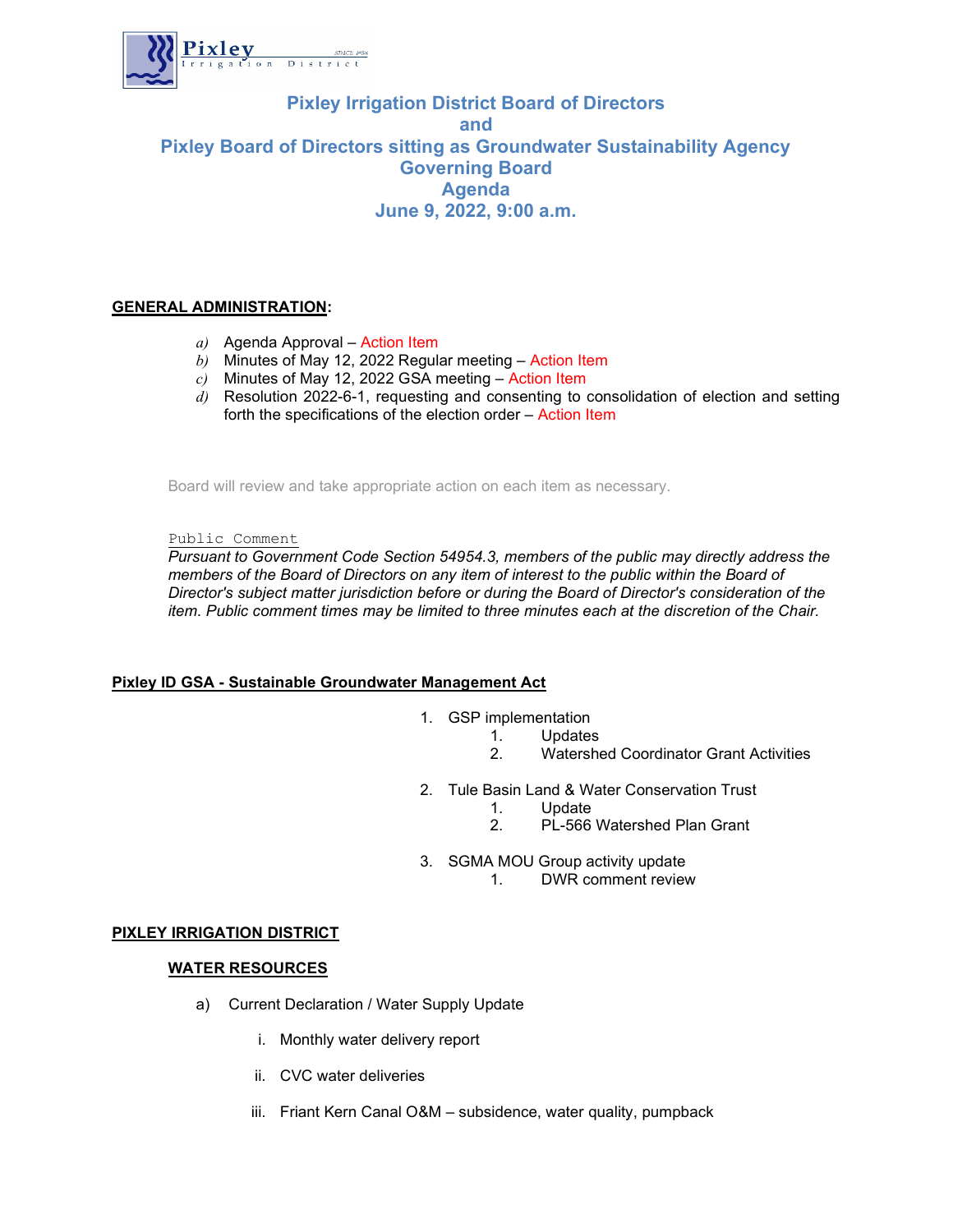

## Pixley Irrigation District Board of Directors and Pixley Board of Directors sitting as Groundwater Sustainability Agency Governing Board Agenda June 9, 2022, 9:00 a.m.

### SOUTH VALLEY WATER ASSOCIATION:

- a) Board Meeting
	- The Board may take action to review projected and current positions taken by the SVWA Board

#### DISTRICT OPERATIONS:

- a) Construction / Operations / Maintenance Updates
	-
	- West side/North Ditch Capacity Improvements
		- i. Lateral 4
			- Resolution 2022-6-2. Resolution Authorizing Water Smart Grant Application and Execution – Action Item
	- East side Capacity Improvements
- b) Administrative
- Financial Statements- Action Item
- Accounts Payable Action Item
	- Approve the actions of the Finance Committee in the payment of the May Bills

### MISC. AGENCIES AND AUTHORITIES

a) DCTRA

### CLOSED SESSION

a) Legal

- Pending Litigation (Closed Session)
	- i. CONFERENCE WITH LEGAL COUNSEL—PENDING OR THREATENED LITIGATION in accordance with Government Code Section 54956.9(B) (four potential cases)